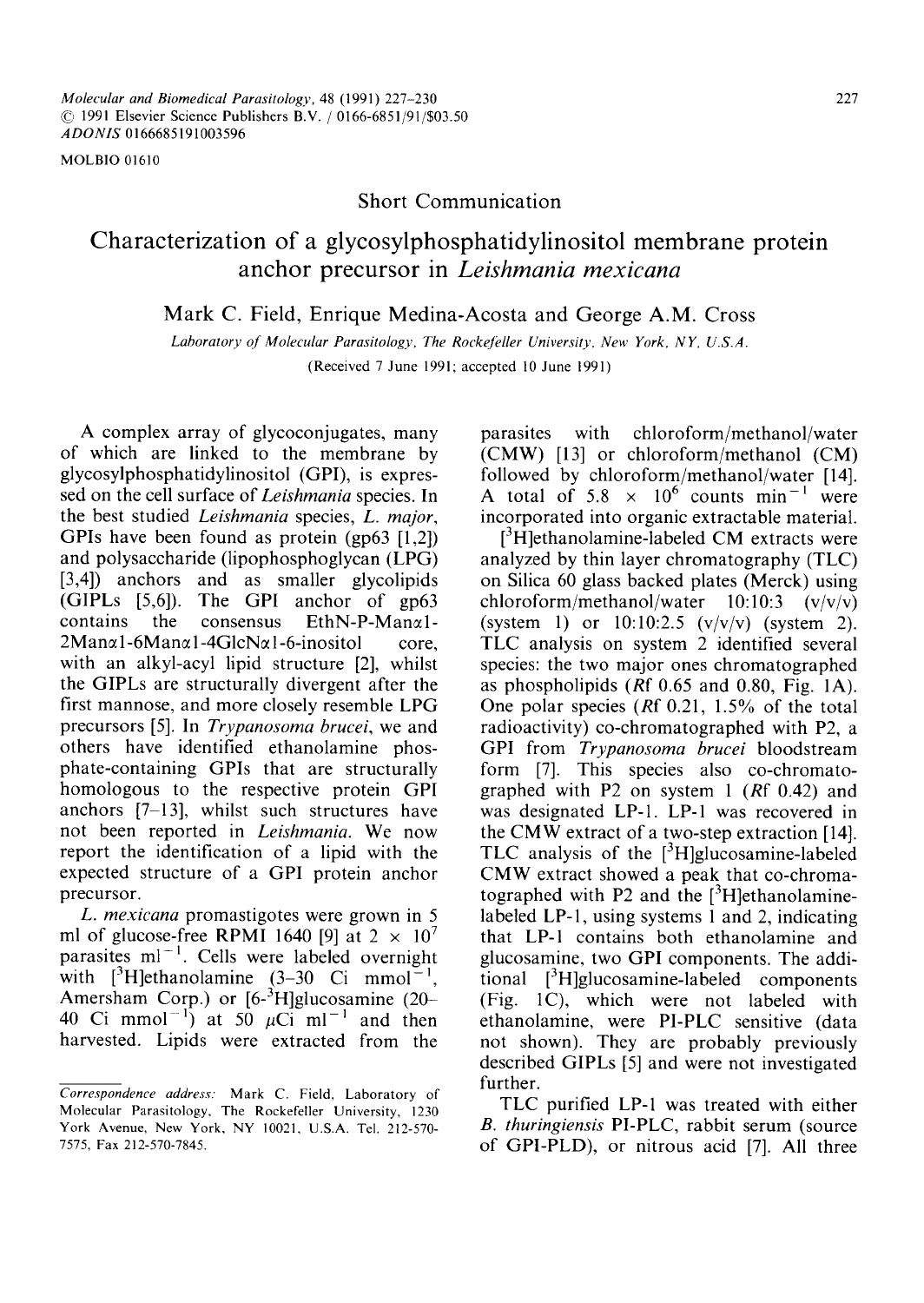

Fig. t. Thin layer chromatographic analysis of LP-I. (A) CM extract from *L. mexicana* promastigotes labeled with [3H]ethanolamine. TLC was developed using system 2. Thc inset shows the chromatogram at full scale. (B) PI-PLC treatment of purified LP-I. Top, control: bottom, PI-PLC. (C) CMW extract from *L. rnexicana* promastigotes labeled with [3H]glucosamine. The TLC was developed using system 2. P2 and P3 indicate the migration positions of co-chromatographed *T. brucei* bloodstream form GPIs. PE indicates the migration position of procyclic *T. hrucei* phosphatidylethanolamine. Origin and front are indicated at 2 and 18 cm respectively. The species that chromatographed close to P3 (panel A) was not a GPI lipid based on its properties following PI-PLC and GPI-PLD digestion. Chromatograms were obtained using a Model LB2842 Berthold Linear Scanner.

treatments resulted in efficient release of the radiolabel as an aqueous-soluble fragment, suggesting that LP-1 was a GPI lipid (Fig. 1 and Table I). The remaining organic-soluble material from the deamination was found to have been converted to a less polar species on reanalysis by TLC, probably due to deamination of the ethanolamine and not the glucosamine, as has been observed for this class of lipid previously [7,9]. The aqueous-soluble

#### TABLE 1

Sensitivity of [<sup>3</sup>H]ethanolamine-labeled LP-1 to GPIcleaving treatments

| 56.3<br>5.7 |
|-------------|
|             |
|             |
| 95.1        |
| 94.3        |
| 1.9         |
| 49.4        |
| 4.5         |
|             |

Nitrous acid treatment was performed at pH 3.7 and room temperature, with two additions of sodium nitrite over a 16 h period. *B. thuringiensis* PI-PLC and rabbit serum GPI-PLD digestions were carried out for 3 h at 37"C. Reactions were stopped by adding 10  $\mu$ l of glacial acetic acid and immediate extraction with water-saturated butanol. Percent cleavage was estimated by the release of radiolabel into the aqueous phase of a butanol/water partitioning experiment following treatment [7]. Control reactions omitted enzyme or sodium nitrite addition. Base treatment  $(NH<sub>4</sub>OH)$ MeOH 1:1 (v/v),  $55^{\circ}$ C, 4 h) resulted in 92.2% release of [3H]mannose-labeled diacyl-PI-containing GPI species from bloodstream form *T. brucei* as aqueous-soluble material. Analysis of the base-treated LP-I by TLC indicated that a lyso species was generated and not a free headgroup. The partial water solubility of lyso-P2 has been documented previously [7,9].

material from the nitrous acid deamination was reduced with sodium borohydride and chromatographed on a Dionex HPLC system [7]. All radioactivity coeluted EthN-P-Man<sub>3</sub>anhydromannitol derived from P2 and P3 [7], strongly suggesting that LP-1 contains the same headgroup as P2 and P3. Base hydrolysis of LP-1 with methanolic ammonium hydroxide produced a lyso species, based on partitioning and TLC analysis of the organicsoluble product, indicating that LP-1 contains one ether-linked glycerol substituent (Table I).

We also cultured *L. mexicana* promastigotes in the presence of mannosamine, an inhibitor of GPI synthesis [15]. We observed selective inhibition of the incorporation of  $[{}^{3}H]$ ethanolamine into LP-I. At a concentration of 1 mM we found that the level of radioactivity in LP-1 was decreased to 15% of the control level, but there was no reduction of the incorporation into total lipid (data not shown). This is similar to observations made in *T. brucei* and Madin-Darby canine kidney cells, except that L.